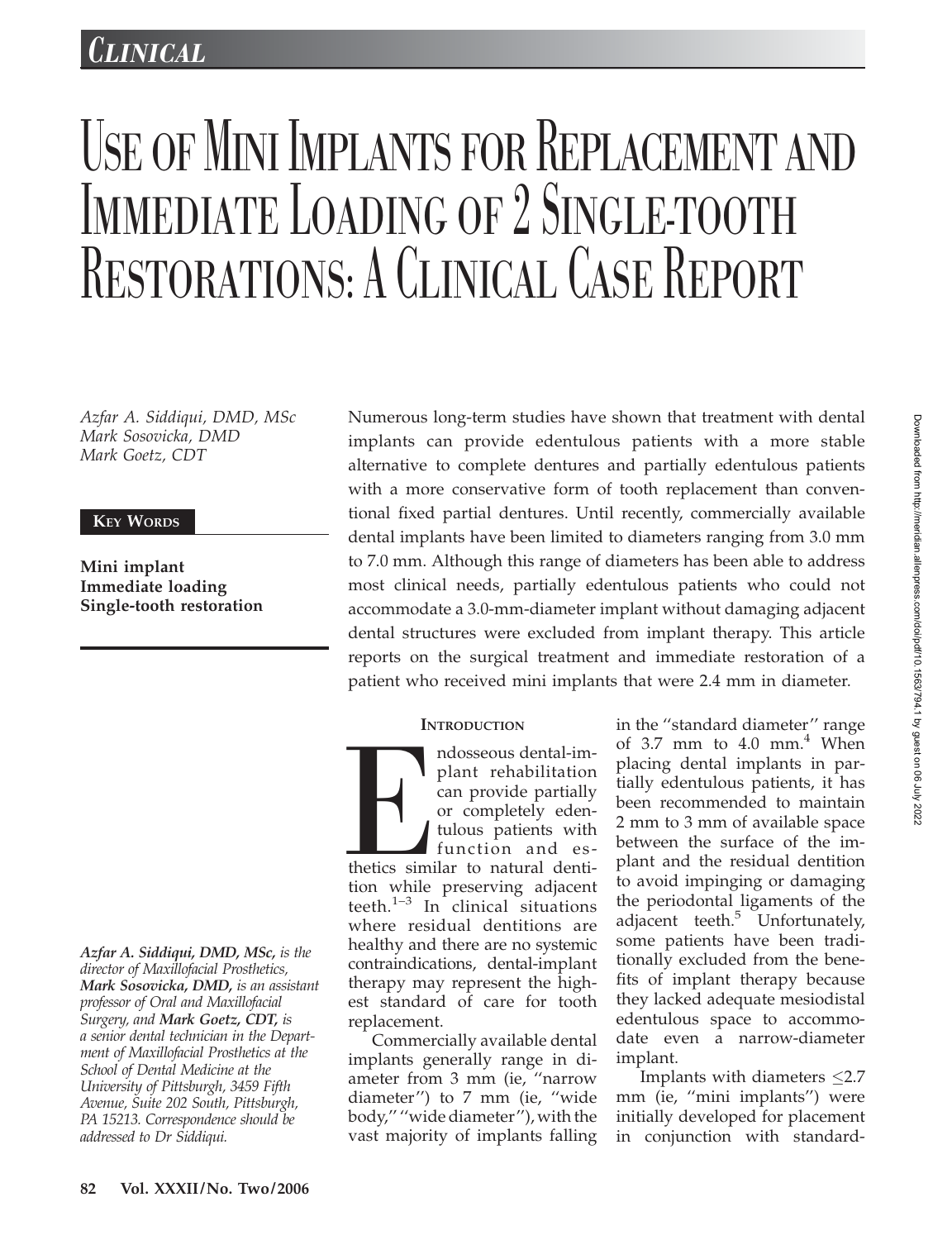

FIGURES 1-15. FIGURE 1. Patient with congenitally missing mandibular canine teeth. FIGURE 2. Preoperative panoramic radiograph. Note the distal inclination of the lateral incisors. FIGURE 3. Right lateral contacts. FIGURE 4. Left lateral contacts. FIGURE 5. A crestal incision exposed the osteotomy site. FIGURE 6. The 1.0-mm drill with a rubber stopper at a predetermined length. FIGURE 7. A 2.4-mmdiameter mini implant initiated to engage the osteotomy. FIGURE 8. The implant was tightened using the titanium finger driver. FIGURE 9. A winged driver was used when increased resistance was felt. FIGURE 10. A ratchet was only used as a final step to submerge the implant threads. FIGURE 11. Both implants in position. FIGURE 12. Postoperative panoramic radiographs demonstrated the desirable positioning of both implants. FIGURE 13. A final impression was made at the time of surgery. FIGURE 14. Provisional crowns were placed on the day of surgery. FIGURE 15. Placement of the final, implant-supported crowns at the 2-week follow-up appointment.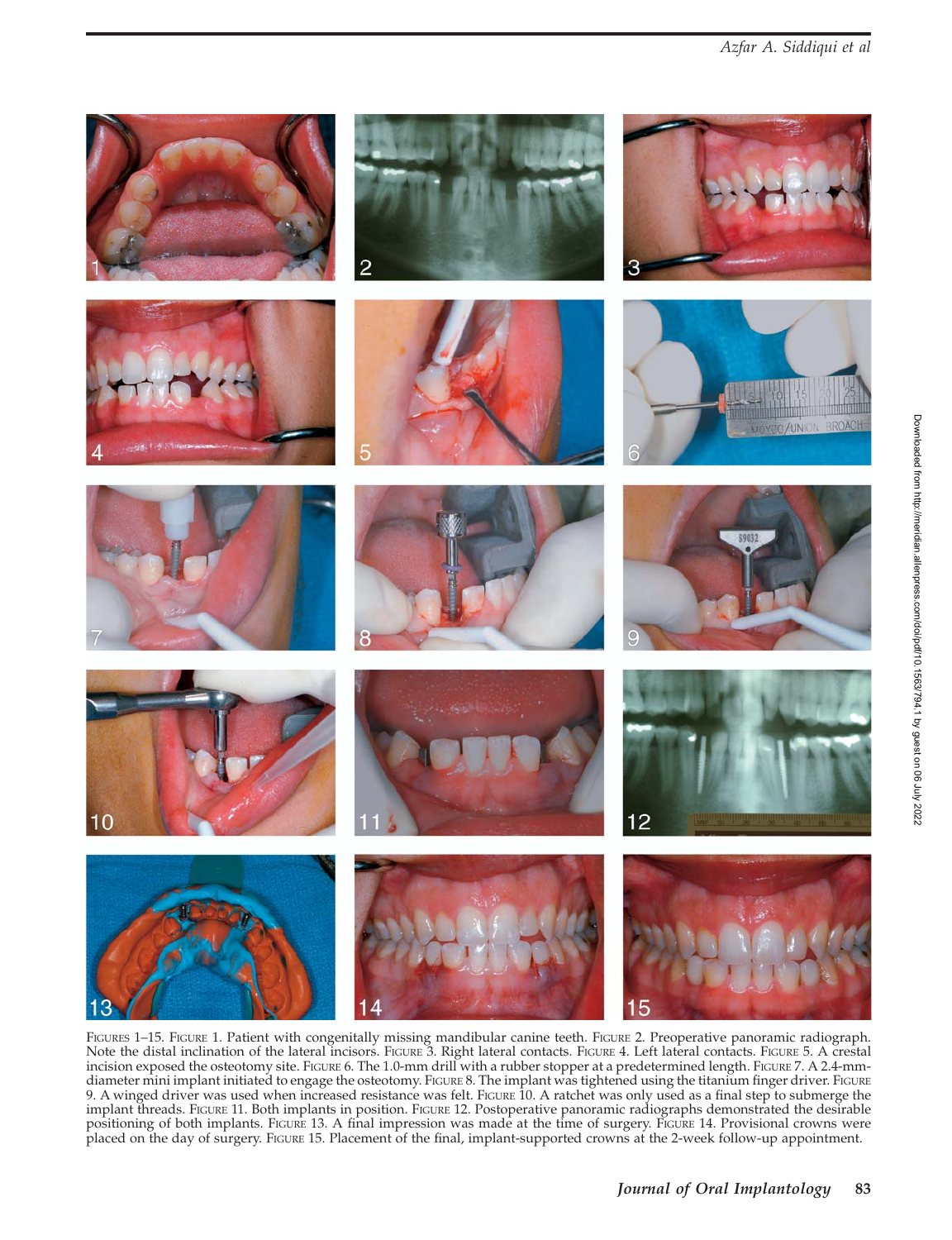diameter implants to stabilize and retain an interim prosthesis during the healing phase. $4,6-8$ Other research has suggested that the pull-out strength of endosseous implants may be based on the length rather than the diameter of the implant, $9$  and histologic analysis has shown that mini implants undergo osseointegration comparable to that of larger-diameter implants.<sup>10</sup> These findings have led some clinicians to advocate the use of mini implants to support and/or retain definitive prostheses. $11-13$ 

This article reports on the clinical use of mini implants in a patient with congenitally missing mandibular canines with limited mesiodistal bone dimension.

#### CLINICAL REPORT

#### Evaluation and case planning

A 22-year-old female presented for prosthodontic evaluation and rehabilitation of congenitally missing mandibular canines (Figure 1). The patient had undergone orthodontic rehabilitation within the past year and was currently wearing an interim removable partial denture. Her medical history was unremarkable. Clinical and radiographic evaluations revealed slightly less than 5.0 mm of mesiodistal bone in the mandibular left canine location and 5.0 mm of mesiodistal bone in the mandibular right canine location (Figure 2). Despite the recent orthodontic treatment, the lateral incisor roots appeared distally inclined on the radiograph, which further limited the available space for the safe placement of a standard-diameter implant.

Occlusal analysis revealed an important finding of group function in lateral excursions, with infraerupted opposing dentition providing minimal-load potential

in the area of the missing teeth (Figures 3 and 4). Given the mesiodistal limitations of both edentulous spaces and the possible weakness of the adjacent mesial abutments, a conventional fixed prosthesis would necessitate splinting the prosthesis from the central and lateral incisors to the first premolar bilaterally. Thus, an 8-unit, fixed partial denture would be needed to replace the 2 missing teeth. The patient rejected this radical approach to achieve a fixed restoration. Although a removable partial denture may have provided reasonable function, the patient considered a removable appliance unacceptable and preferred implant replacement of her missing teeth.

Although limited mesiodistal edentulous spaces contraindicated the placement of standarddiameter implants, mini implants would also normally be contraindicated in locations with heavy lateral occlusal contacts. In this particular case, however, most of the lateral load was shared by the posterior teeth, and it was felt that mini implants could be safely used. The treatment plan and alternatives were thoroughly reviewed, and the patient provided signed informed consent prior to surgery.

A single-stage mini implant (Imtec Sendax MDI, Imtec Corporation, Ardmore, Okla) 2.4 mm in diameter with an intraosseous depth of 15 mm was selected to support a single-tooth restoration in each edentulous location.

#### Surgical procedures

The patient was prescribed 500 mg of amoxicillin 3 times a day for 7 days and instructed to start prophylactic antibiotic therapy 1 day prior to implant surgery. On the day of surgery, the patient was administered local anesthesia.<sup>14</sup> A small crestal incision was made, and a minimal, fullthickness, mucoperiosteal flap was reflected to ensure that the implant threads were properly submerged in the bone, as well as to centrally position the implant in the available edentulous space (Figure 5).

The technique for placement of the mini implant consisted of a single drill that was 1.0 mm in diameter and used a rubber stopper placed at a predetermined length (Figure 6). The pilot hole was only drilled to half or less of the implant length to be used, depending on the bone quality, and the implant was autoadvanced until full placement was achieved. $10-13$  In type II bone, $^{12}$  it was recommended that the rubber stopper should be placed at no more than half the intended depth of the implant.<sup>12</sup> Following this recommendation, the stopper was carefully placed on the drill at 7.5 mm because the intraosseous portion of the implant to be used was 15 mm in length (Figure 6).

Surgical entry with the 1.0 mm-diameter bur was performed in the presence of copious irrigation. Because only 1 bur would be used prior to placing the implant, a slow-penetration technique was used to ensure that the angle was correct relative to the adjacent dentition and planned prosthesis.<sup>15</sup> The 5.0-mm mark was reached very quickly because the bone quality was closer to the more-porous type  $III^{16}$  bone than the anticipated type  $II^{16}$  bone. For this reason, further penetration with the drill was abandoned and a 2.4-mm-diameter implant was selected in accordance with the implant manufacturer's recommendation for type III bone quality. Primary implant stability or lack of micromotion is critical in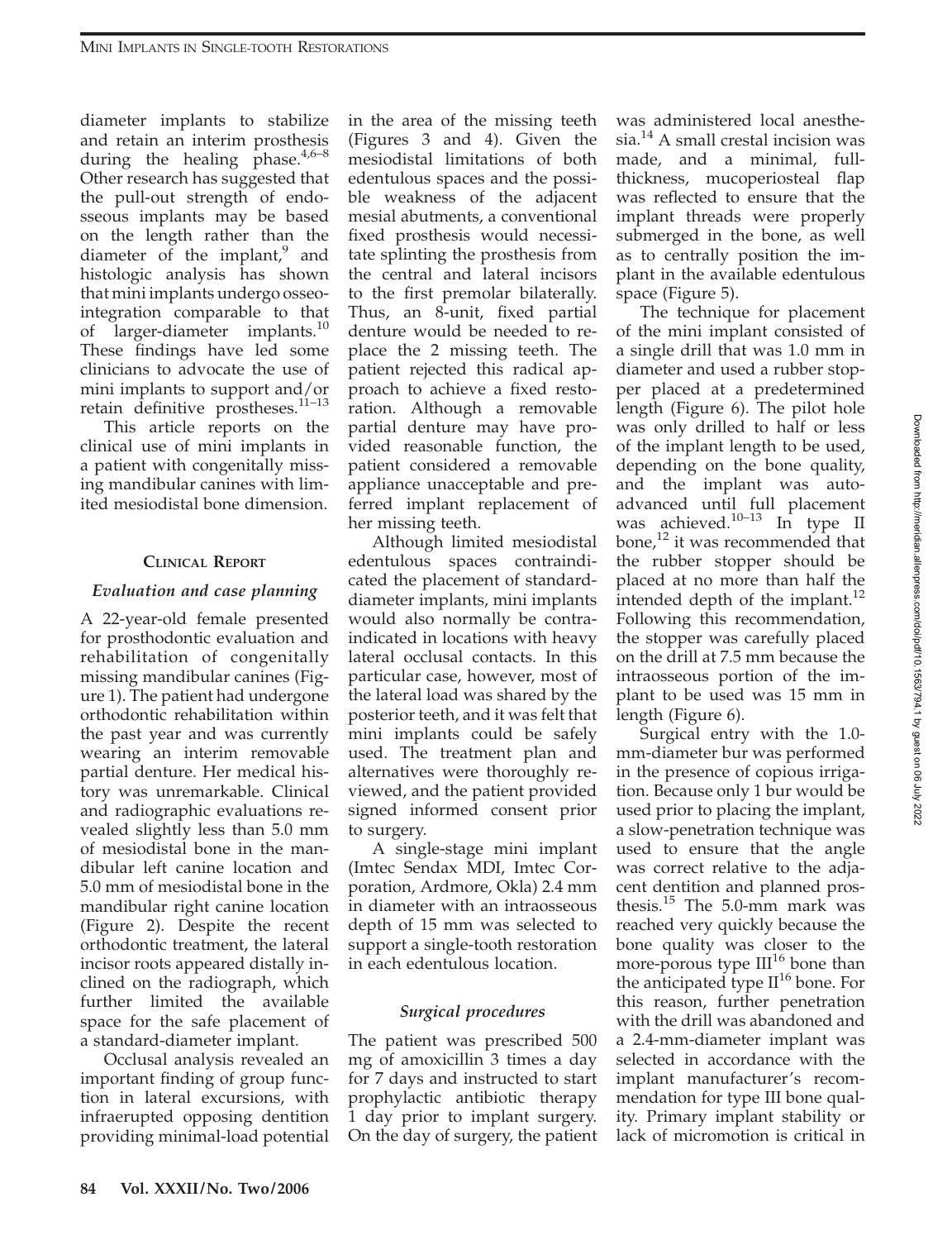implant survival and success,<sup>17,18</sup> and placement of a slightly wider implant was aimed at achieving this objective. A periapical radiograph was taken with the pilot drill in place to confirm proper angulation of the osteotomy at the depth of 5.0 mm.<sup>19</sup>

A 2.4-mm implant was initiated (Figure 7) into the site and placed first with a titanium finger driver (Figure 8) and then with a winged driver (Figure 9) according to the manufacturer's protocol. The ratchet was used only for the final few turns when resistance increased (Figure 10), and extreme care was used not to fracture the implant.<sup>12</sup> In the authors' experiences, if considerable tactile resistance is encountered the implant should be reversed a few turns, irrigated with sterile saline, and slowly retightened. In most situations, this will place the implant to the desired depth. Only in rare conditions where the inferior cortical plate is being engaged will the clinician need to remove the implant in its entirety, use the pilot bur again to deepen the osteotomy, and then place the implant. After placement, primary implant stability was evaluated with a torque wrench calibrated to 35 Ncm according to the manufacturer's recommendation. The same surgical procedures were repeated contralaterally for the missing left mandibular cuspid (Figure 11).

Primary soft tissue closure was achieved using a conventional mattress-suturing technique with Vicryl 4.0 sutures (Ethicon, Sommerville, NJ). A postoperative Panorex radiograph (Figure 12) revealed desirable miniimplant placement in the mesiodistal centers of the edentulous spaces without compromising adjacent teeth. A definitive impression (Reprosil, Dentsply Caulk, Milford, Del) using impression copings (Imtec Sendax MDI) was made at the time of surgery (Figure 13). Interim bis-acrylic composite crowns (Luxatemp, DMG Hamburg, Germany) were fabricated with an indirect technique and cemented on the same day using provisional cement (Improv, Nobel Biocare, Yorba Linda, Calif). The interim crown was kept out of occlusion, with minimal interproximal contacts. This approach is defined as nonfunctional immediate loading.<sup>20</sup> These interim crowns were meant merely for esthetics rather than function (Figure 14). The patient was provided with home care instructions and discharged.

Ten days after surgery, the patient was recalled for evaluation and reported only minimal discomfort postoperatively. The tissues were healing in an acceptable manner, and the implantsupported crowns exhibited no visible mobility to manual testing. The definitive implantsupported crowns were delivered within 2 weeks of surgery, which is considered to be immediate or immediate-delayed occlusal loading (Figure 15).<sup>20</sup> The maxillary lateral incisors were subsequently restored with incisal composite restorations to improve esthetics, but were still left out of occlusal contact.

# **DISCUSSION**

Dental implants are now considered the treatment of choice for replacement of all forms of tooth loss. Apart from providing function and esthetics similar to natural dentition, they also provide the most conservative treatment option, especially for single-tooth restoration. Until recently, dentalimplant treatment was limited to patients with a minimum of 7 mm to 8 mm of available mesiodistal

bone width to enable the placement of a 3.0-mm-diameter implant without impinging on the roots of the adjacent teeth. The availability of mini implants 1.8 mm and 2.2 mm in diameter, and FDA approval for use as definitive prosthesis support and retention, has opened new dimensions in oral-implant restoration. Mini implants obviously have less surface area available for osseointegration compared to narrow-diameter implants, and this may be a handicap in some clinical situations. In the present case report, the patient's minimal mesiodistal space precluded the use of narrow-diameter implants, but also presented a very favorable occlusal scheme that enabled immediate loading of two 2.4-mm-diameter implants with single-tooth restorations. Apart from a conservative approach and no adjacent tooth modification, additional benefits to the patient were reduced cost and fixed restorations.

# **CONCLUSIONS**

Mini implants are indicated for areas where the use of narrowdiameter implants ( $\geq$ 3.0 mm) are contraindicated. Until long-term longitudinal clinical data on mini dental implants are unavailable, their use should be limited to areas with potentially less occlusal load.

# **REFERENCES**

1. Adell R, Lekholm U, Rockler B, Branemark P-I. A 15 year study of osseointegrated implants in the treatment of the edentulous jaw. Int J Oral Surg. 1981;10:387–416.

2. Branemark P-I. Osseointegration and its experimental background. J Prosthet Dent. 1983;50:399–410.

3. Taylor TD, Agar JR. Twenty years of progress in implant prosthodontics. J Prosthet Dent. 2002;88:89–95.